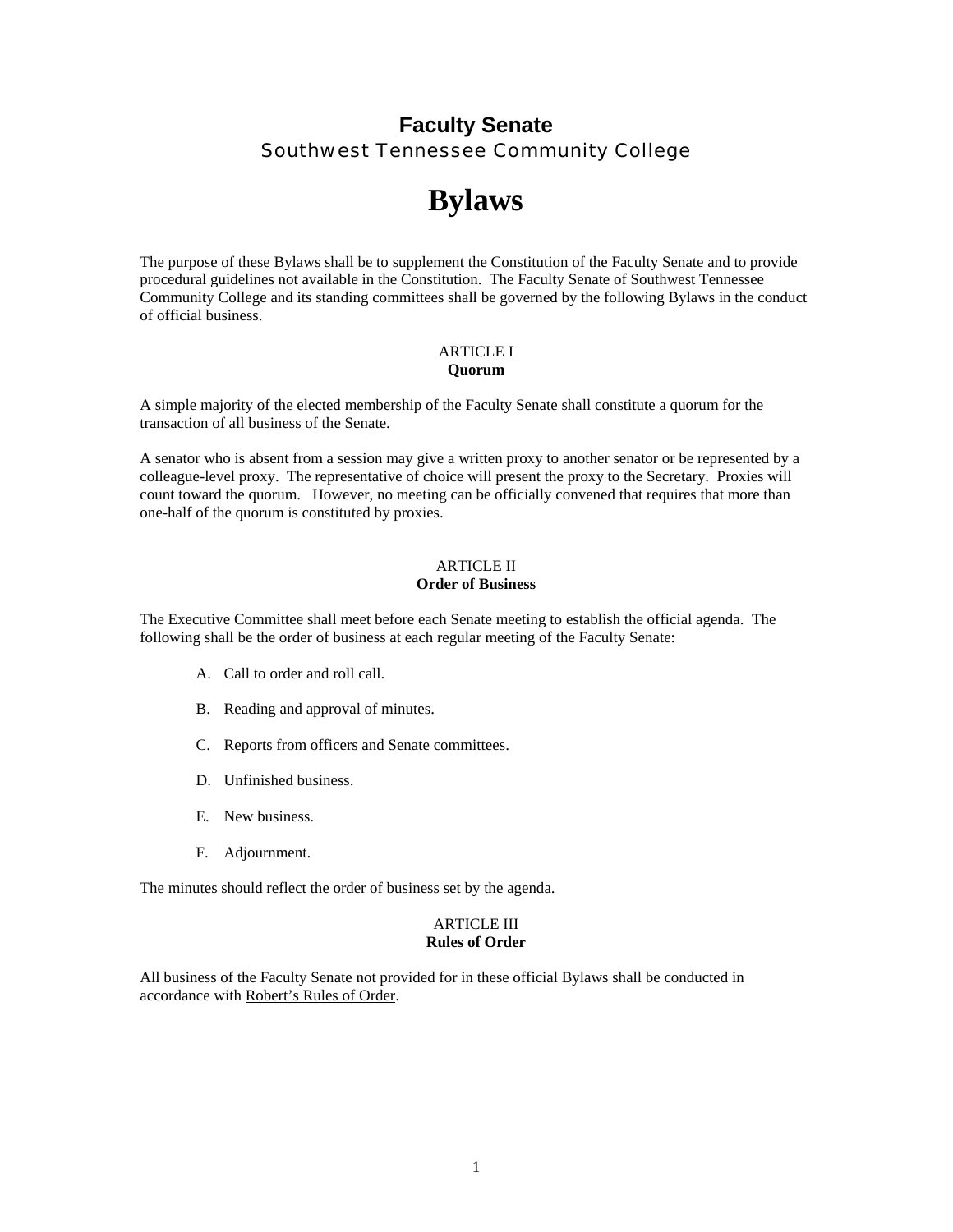# ARTICLE IV **Amendment Procedures**

# A. Initiation

The Bylaws may be altered by an initiatory procedure begun in either of the following ways:

- 1. By a petition signed by fifteen (15) full-time faculty members.
- 2. Through a proposal supported by one-third (1/3) of the Faculty Senate members.

# B. Ratification

Any amendments shall be adopted and ratified by a majority of the Faculty Senate members present in an official Senate meeting to be held no sooner than one week after the initiatory procedure has been completed.

# ARTICLE V **Faculty Senate Standing Committees**

The Senate shall establish committees to study and make reports on matters of concern to the college faculty. *Ad hoc* committees created by the Senate become committees of the Senate, receive their authority from the Senate, and shall report their findings and make recommendations to the Senate. Although the Senate Executive Committee appoints the faculty members who serve on the Senate committees, these committees receive their authority from the President of the College.

The Curriculum Committee and the Readmission Appeals Committee, which are college standing committees, report their recommendations concurrently to the SEC and to the Provost. The standing committees of the Senate report directly to the Senate.

# **A. Membership and Procedures**

# Membership

 Full-time faculty members who serve as part of the regular faculty at a level of department chair or below will be eligible to be appointed by the Senate Executive Committee (SEC) to serve on Senate committees. Committee chairs will be faculty members elected to the position by the committee. First-year faculty members are not eligible to serve on Senate committees. Initial committee meetings will be called by the President of the Faculty Senate or designee. Some committees may include non faculty members, not to exceed the number specified in the Constitution (Article XII).

# Committee Meetings

 Meetings of Senate committees will be open to all interested persons. Committee chairpersons shall send notification of all committee meetings, along with the agenda, to the President of the Faculty Senate, the Provost, and the President of the College.

# Quorum

A simple majority of the membership of the committee shall constitute a quorum for transacting business.

# **Proxy**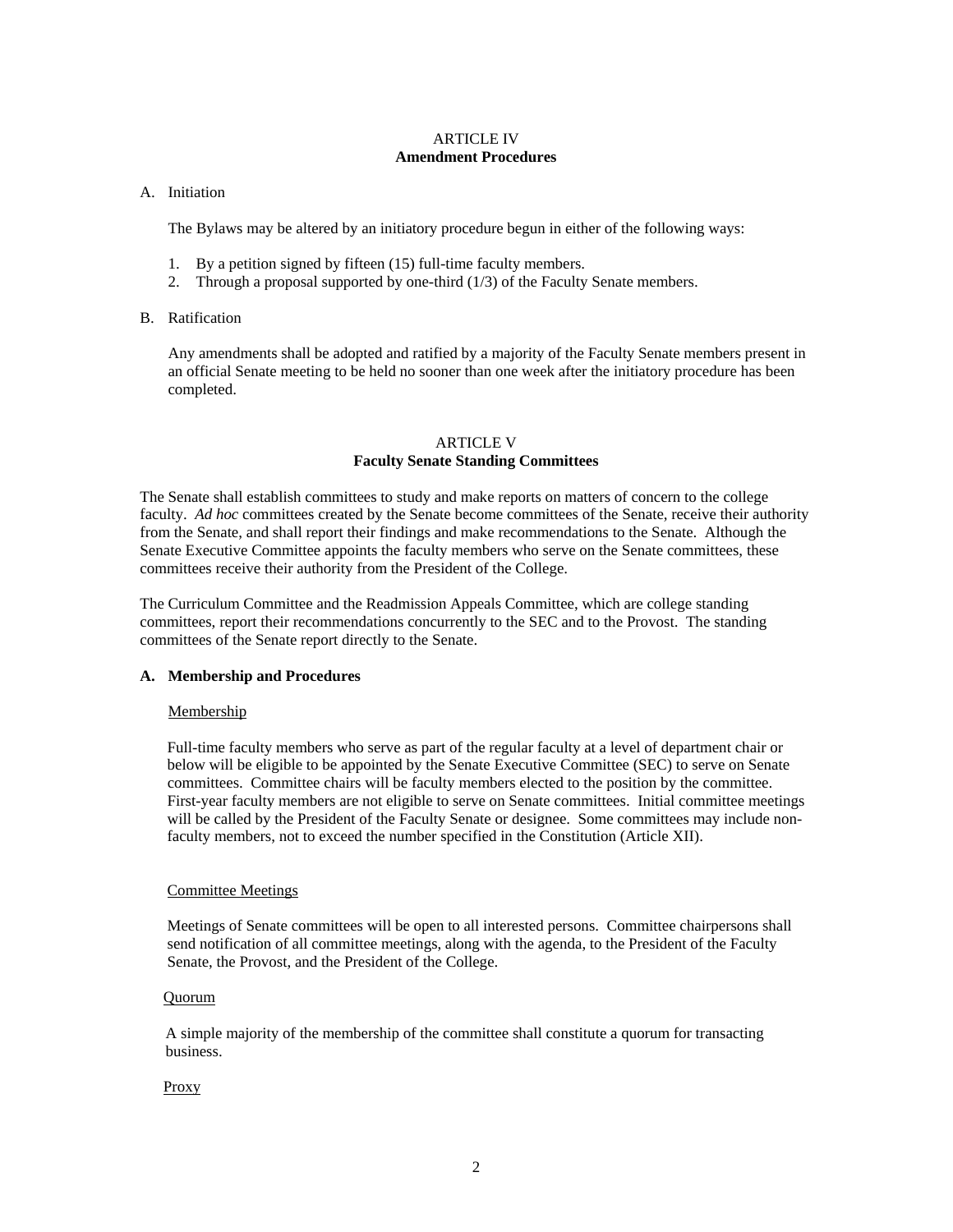If a committee member cannot attend a committee meeting, then he/she should make arrangements to be represented by a colleague-level proxy. The chairperson of the committee will recognize the proxy upon receipt of a written authorization from the committee member.

#### Requests for Committee Action

 Requests for committee action should be sent to the President of the Senate. The SEC will review each action request and, if necessary, forward the request to the appropriate committee.

This section should not be construed as in any way preventing a faculty committee from initiating inquiries, reports, and recommendations.

#### Committee Action

Committee action shall be rendered by means of a vote of the committee members with a simple majority being sufficient to pass motions. Minority opinions and reports may be included as part of the materials to be forwarded to the next step in the chain of command. The chair of the committee will vote only in the event of a tie.

# Committee Recommendations

All committee reports and recommendations to the President of the College or his/her designee will be channeled through the SEC. The SEC and other senators may attach supporting or unfavorable arguments to committee reports but may not alter the contents of the reports.

Exceptions to this rule are that recommendations of the Curriculum Committee and the Readmission Appeals Committee will be submitted concurrently to the SEC and the Provost.

#### Minutes

The chairperson shall arrange to keep a written record of the transactions that occur during a committee meeting. Copies of the minutes and other appropriate documents shall be posted to the Senate Web site and sent to the membership of the committee, the President of the Faculty Senate, the Provost, and the President.

#### Excused Absences

The chairperson of the Senate committee shall have the authority to grant excused absences to committee members. The chairperson may not remove or permanently excuse a committee member from service. Only the Senate President may alter the makeup of an established Senate committee.

#### Annual Report

 The committee chairperson will prepare an annual report for the SEC which will be forwarded to the Provost and to the President of the College. Copies of the report will also be distributed to the membership of the committee.

# **B. Duties of the Senate Executive Committee**

The Senate Executive Committee members cannot serve on other standing committees of the Senate. The SEC shall have general supervision of Senate business between regular Senate sessions. The SEC shall have the power to act on behalf of the Senate. Such actions shall be reported to the Senate in writing as soon as possible after the SEC has acted. Actions taken by the SEC shall not conflict with actions taken by the Senate.

The Senate Executive Committee will usually meet as necessary to carry out the following duties: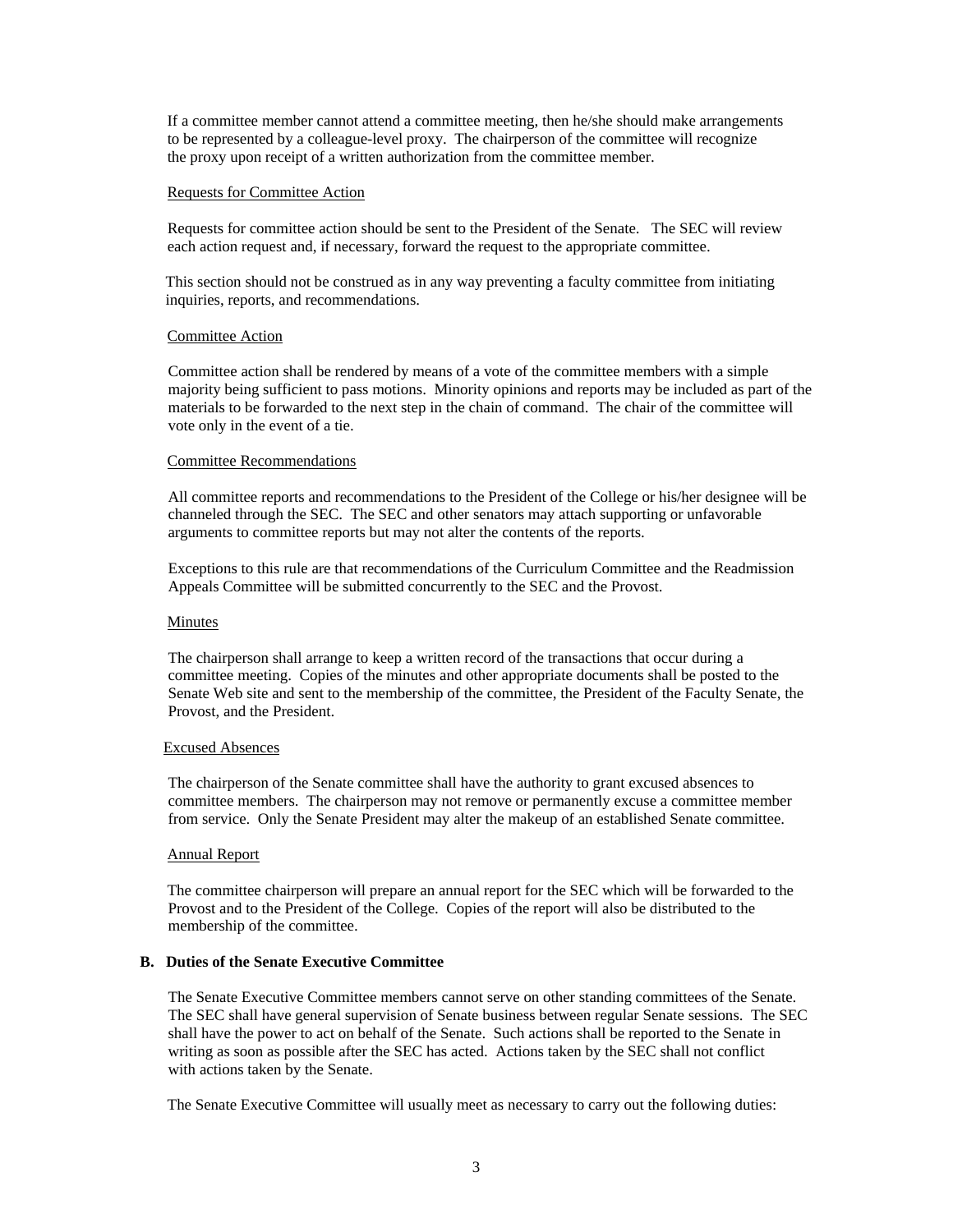- 1. Prepare the agenda for meetings of the Faculty Senate
- 2. Establish or eliminate special committees
- 3. Appoint faculty members to Faculty Senate committees and approve recommendations for student, staff, and student services members
- 4. Recommend the appointment of faculty members to administrative and college-wide Committees when appropriate
- 5. Receive and hear action requests/concerns from the faculty
- 6. Channel requests for action to appropriate committees
- 7. Monitor the progress of committee work and receive committee reports and recommendations before transmittal to the President and/or the Provost

#### **C. Standing Committees of the Faculty Senate**

# **Executive Committee**

The membership of the Executive Committee shall consist of the officers of the Senate. See Article V. B.

#### **Faculty Handbook Committee**

The membership of the Faculty Handbook Committee shall consist of seven faculty members.

The committee will have the total responsibility of reviewing and revising the Faculty Handbook, and submitting recommendations to the Faculty Senate of the necessary changes.

# **Committee on Academic Matters**

The membership of the Committee on Academic Matters will consist of nine faculty members, one staff member, one student member, and one representative of the Provost.

This committee shall be concerned with academic policies and procedures, including but not necessarily limited to: college grades and marks; method of calculating student GPA; admission, retention, and attendance standards; procedures for the appeal of grades, academic suspensions and dismissals; testing and other classroom activities; academic advisement; and the Southwest Library.

# **Committee on Faculty Development and Evaluation**

The membership of the Committee on Faculty Development and Evaluation shall consist of ten faculty members and one representative of the Provost.

This committee shall develop and recommend in-service training programs for faculty and encourage faculty participation in off-campus workshops. In addition, this committee shall deal with tools and procedures for faculty evaluation, consider faculty concerns arising from the use of evaluative tools and procedures, and recommend changes to the Provost. The committee will work with administrative officers and staff as necessary to expedite the business of the committee.

# **Faculty Welfare**

The membership of the Faculty Welfare Committee shall consist of fifteen faculty members.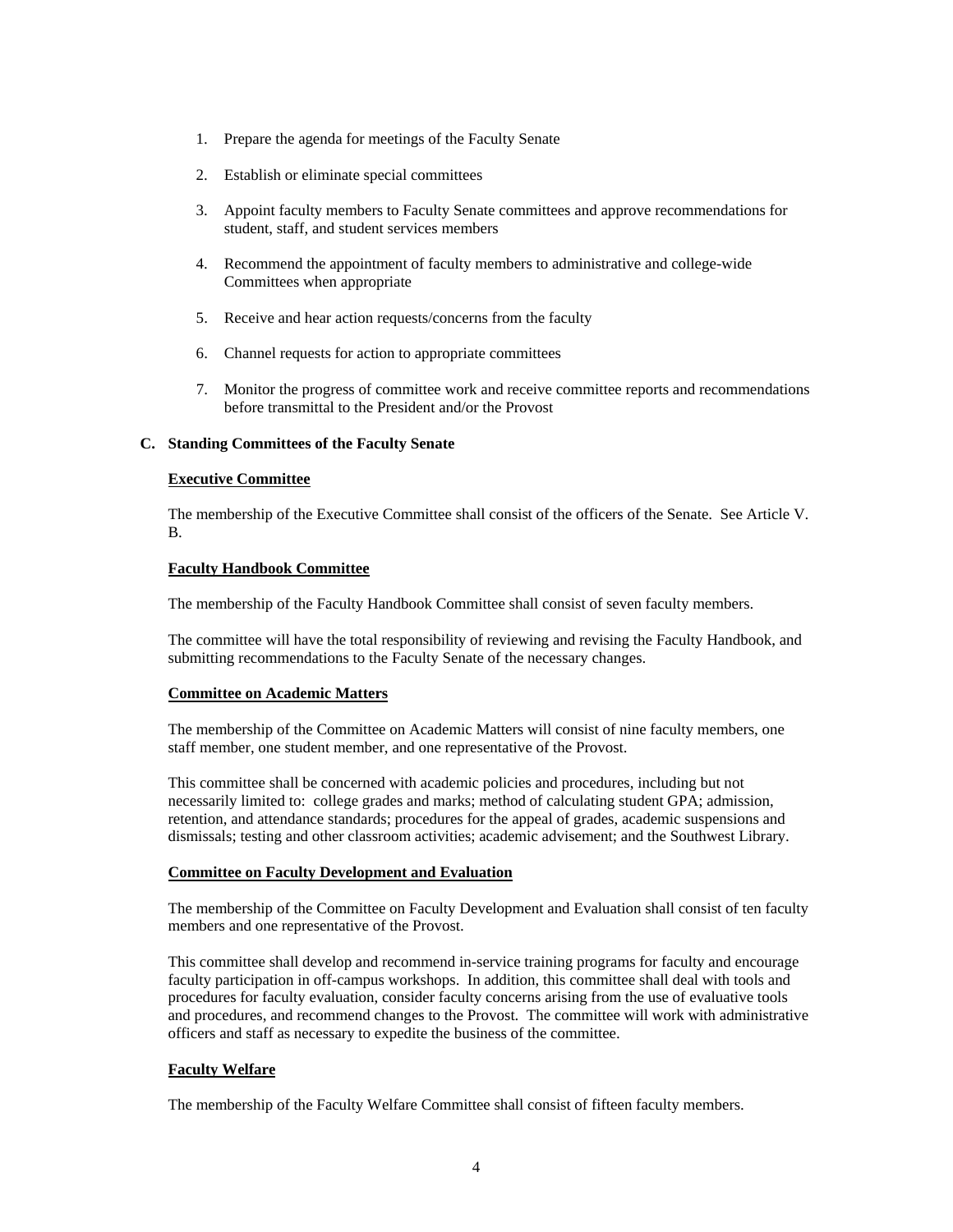This committee shall initiate, address, and make appropriate recommendations relating to the improvement of faculty morale including, but not necessarily limited to academic freedom and responsibility, faculty salaries and other benefits, and faculty grievance procedures.

# **Grade Appeals Committee**

The membership of the Grades Appeals Committee shall consist of seven faculty members and one representative of the Provost.

The Grade Appeals Committee shall address student appeal of grades and the appeal process that is specified in Southwest Tennessee Community College Policy on Grade Appeals.

# **Election Committee**

The membership of the Election Committee shall consist of five faculty members. The Election Committee shall be chaired by the Vice-President of the Senate and include two members who are serving in their first Senate term and two members who are serving in their second Senate term. The Senate Executive Committee shall appoint the members of the Election Committee.

The Election Committee shall seek faculty candidates for divisional representatives of the Senate and conduct the election of these senators.

The Election Committee shall arrange for designated polling sites at each campus or teaching center and/or administer the online voting process.

#### **Senate Scholarship Committee**

The membership of the Senate Scholarship Committee shall consist of three faculty members, preferably Senate Scholarship contributors. The role of this committee is to select a recipient for each of these scholarships: Academic Departmental Scholarship, John L. Thornton Memorial Scholarship, and the Dempsie B. Morrison Memorial Scholarship

#### **D. Reporting Relationships Between Senate and Administration**

#### Provost-Executive Vice-President for Academic and Student Affairs

As indicated previously, the work of the Senate committees is to be channeled through the Senate Executive Committee. The SEC has the responsibility of forwarding committee reports and recommendations to the Provost. The Provost will inform the President of the Faculty Senate in writing (with a copy to the committee chairperson) of the planned course of action for addressing the recommendations including a time frame within which a final decision will be made. If the Provost's decision is negative with regard to any recommendations falling within his or her authority, the Provost will inform the President of the Faculty Senate in writing (with a copy to the committee chairperson) as to the rationale for the negative decision.

# President of the College

The Provost will forward any committee recommendations that require action by the President's Council to the President of the College. In these cases, the Provost may append positive or negative comments to the committee report but may not alter the contents of the report. At the discretion of the President, the Faculty Senate President, or designee, may be invited to present the report to the President's Council. The President of the College or his/her designee will respond to all recommendations in writing. A timely response will state the planned course of action for addressing the recommendations and establish a time frame within which a final decision will be made. If the